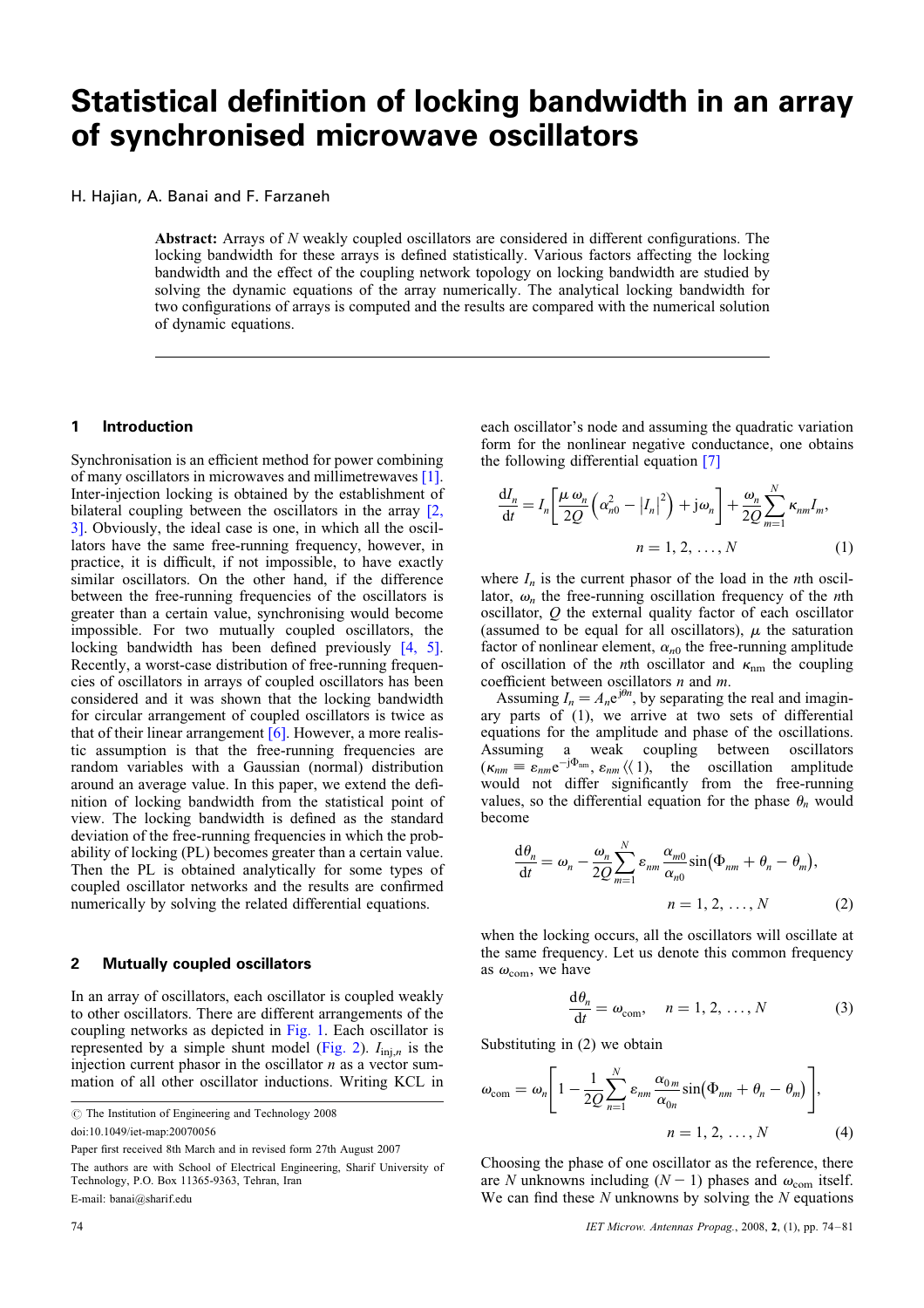

Fig. 1 Different arrangements of the coupling networks

in (4). However, there is no analytical solution for (2) or (4) and they must be solved numerically. As an example, consider a linear array of ten coupled oscillators. The freerunning frequencies of oscillation are distributed normally around 1 GHz. The other parameters for this array are  $Q = 15$ , amplitude of their oscillation is 1 Ampere and the coupling factor is 0.2e<sup>j2 $\pi$ </sup>.  $\Phi_{nm} = 2\pi$  is used because it results in in-phase oscillation, when the oscillators are similar. The differential equations of (2) are solved by the Runge-Kutta  $[8]$  method. The initial phase of each oscillator is set to a random value between  $[-\pi, \pi]$  for each run. Figs. 3 and 4 show the locked and unlocked behaviour of coupled oscillators, respectively, for two different set of free-running frequency distributions. When the oscillators are locked once, they oscillate at the same frequency; note that constant phase differences between them are permissible. Fig. 3 shows locked oscillators but in Fig. 4 locking has not been achieved because of greater standard deviation of free-running frequencies.



Fig. 2 Shunt model for each oscillator

IET Microw. Antennas Propag., Vol. 2, No. 1, February 2008 75



Fig. 3 Relative phases (degree) of oscillators when locking is possible,  $N = 10, f_0 = 1$  GHz,  $Q = 15, \sigma_f = 1$  MHz

Inter-injection locking of the oscillators is possible when there exists a set of solutions for  $\theta_n$  in (4). In the previous work [6], the worst-case distribution of the oscillators' free-running frequencies was considered for which locking is possible and the locking bandwidth defined accordingly.

## 3 Statistical definition of locking bandwidth

Consider an array of  $N$  oscillators with given coupling coefficient between elements and given quality factor for each element in a specific configuration. As stated above, for a given distribution of free-running frequencies, the existence of a solution for  $\theta_n$  means the possibility of locking. Assume that the free-running frequencies are Gaussian random variables with given mean  $\omega_0$  and variance  $\sigma_f^2$ 

$$
\omega_n = N\Big(\omega_0, \sigma_f^2\Big), \quad n = 1, 2, \ldots, N \tag{5}
$$

For this distribution, the common frequency of oscillation would be  $\omega_0$  [7]. This can be deduced by adding equations (4) when the phase coupling is a multiple of  $2\pi$  for similar oscillators. We define the locking bandwidth as the maximum standard deviation of free-running frequencies for which locking occurs with a probability more than a given value, for example, 0.9.

To compute this statistical locking bandwidth numerically, first, a program solves the set of differential equations



Fig. 4 Relative phases (degree) of oscillators for unlocked condition,  $N = 10, f_0 = 1$  GHz,  $Q = 15, \sigma_f = 5$  MHz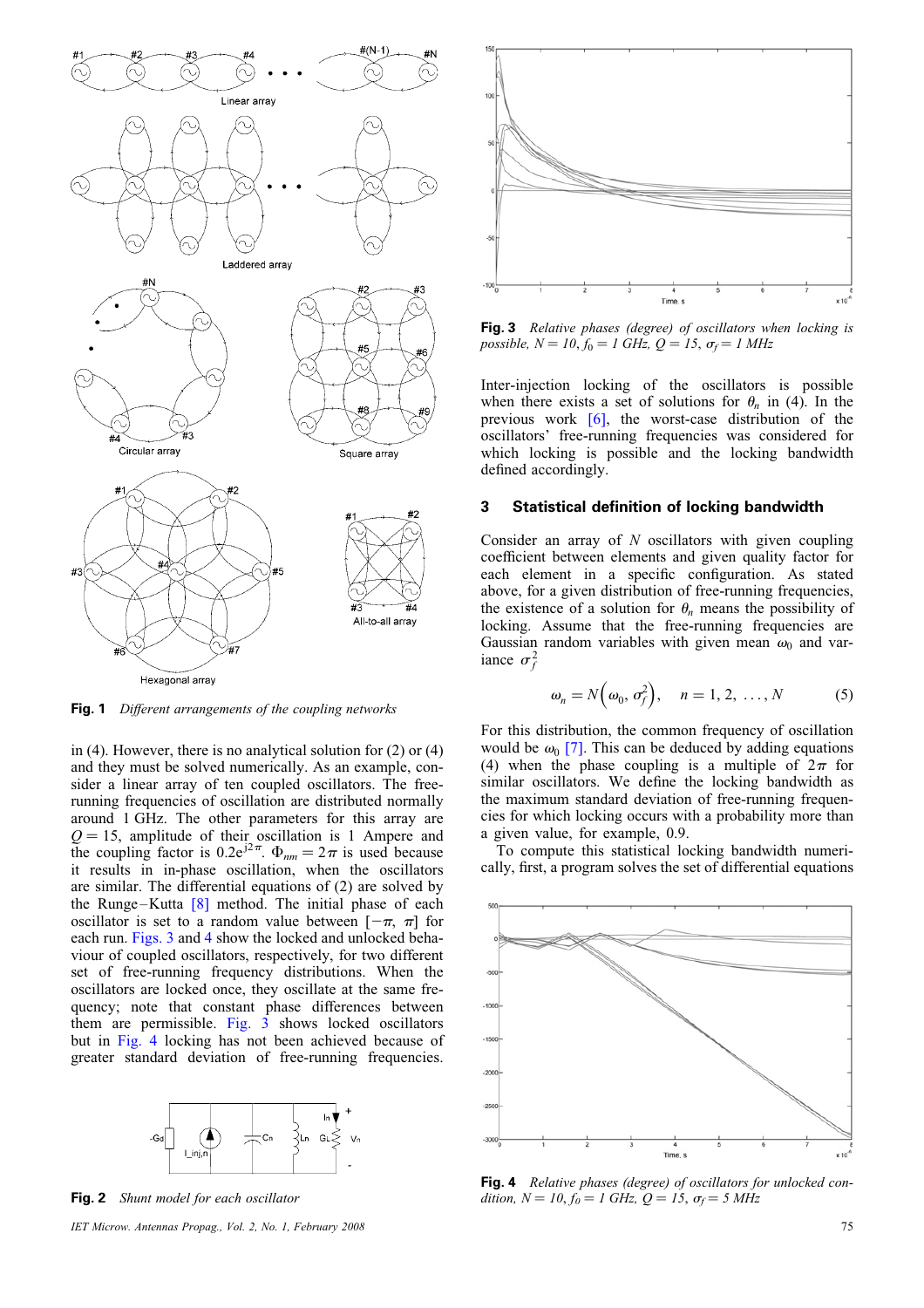several hundred times each, with normally distributed freerunning frequencies (with given mean and variance). At the end of each solution, another program determines whether the array is locked or not. In fact, this program determines if the relative phases of the oscillators remain constant or not. If they are constant, the output of this program is 1(locked) otherwise it is 0(unlocked). PL is obtained as the ratio of the locked cases to the total runs. Studying the various factors affecting the locking bandwidth is useful. These factors are the standard deviation of free-running frequencies, the quality factor of oscillators, the number of oscillators in the array, the coupling coefficient and also the coupling network topology. For a linear array, the locking bandwidth can be obtained analytically and the results compared. First, we study the influence of the variance of frequency distribution. By increasing the standard deviation of free-running frequencies, the PL will be decreased. For a linear array with ten elements, the following parameters have been chosen and the PL is obtained numerically

$$
f_0 = 1 \text{ GHz}, \quad Q = 15, \quad \kappa = 0.2 e^{j2\pi} \text{ and } N = 10
$$

As depicted in Fig.  $5a$ , the result confirms the above statement. In contrast, for larger quality factors, it would be more difficult to change the frequency of an oscillator which is under injection. So, we expect that increasing the quality factor will result in decreasing the PL. The same linear array with  $\sigma_f = 3 \text{ MHz}$  is considered and the PL is computed as a function of  $Q$ . In Fig. 5b, the PL is shown as a function of  $Q$ . By increasing the magnitude of the coupling factor, the injection to oscillator increases which increase the PL. Fig.  $5c$  shows the PL in terms of coupling factor for the same array with  $\sigma_f = 3 \text{ MHz}$  and  $Q = 15$ . It is obvious that increasing the number of oscillators will decrease the PL. This is shown in Fig.  $5d$  for the same array. Finally, we study the effect of the coupling network topology on the PL. First, the three linear, circular and ladder networks are compared. In this study, all the other parameters of the networks are fixed and chosen as follows

$$
f_0 = 1 \text{ GHz}, \quad Q = 15, \quad \kappa = 0.2 e^{j2\pi} \text{ and } N = 8
$$

The probabilities of locking as a function of standard deviation are plotted in Fig. 6 which shows that the locking bandwidth for a circular array is more than that of the ladder and linear arrays. For example, the maximum standard deviation in which the PL is more than 90% is 3.5, 2.7 and 2.2 MHz for the circular, ladder and linear arrays, respectively. In Fig. 7, the same comparison was made between linear, circular and square arrays with nine elements. In Fig. 8, hexagonal and square networks of 37 and 36 elements are compared, respectively. The all-to-all and square arrays with  $N = 9$  are compared in Fig. 9. From these simulations, it can be concluded that establishment of more coupling between elements of an array results in more locking bandwidth.

## 4 Analytical derivation of locking bandwidth for linear array

In  $[6]$ , the worst-case distribution of free-running frequencies was used to compute the locking bandwidth and it was shown that locking bandwidth for circular arrays is twice that of linear arrays. In this paper, we assume that the free-running frequencies are normal random variables and we will obtain the probability density function (PDF) of locking in each array. The PL will be obtained by



Fig. 5 PL in terms of

a Standard deviation of free-running frequencies

b Quality factor

 $c$  Coupling factor

d Number of oscillators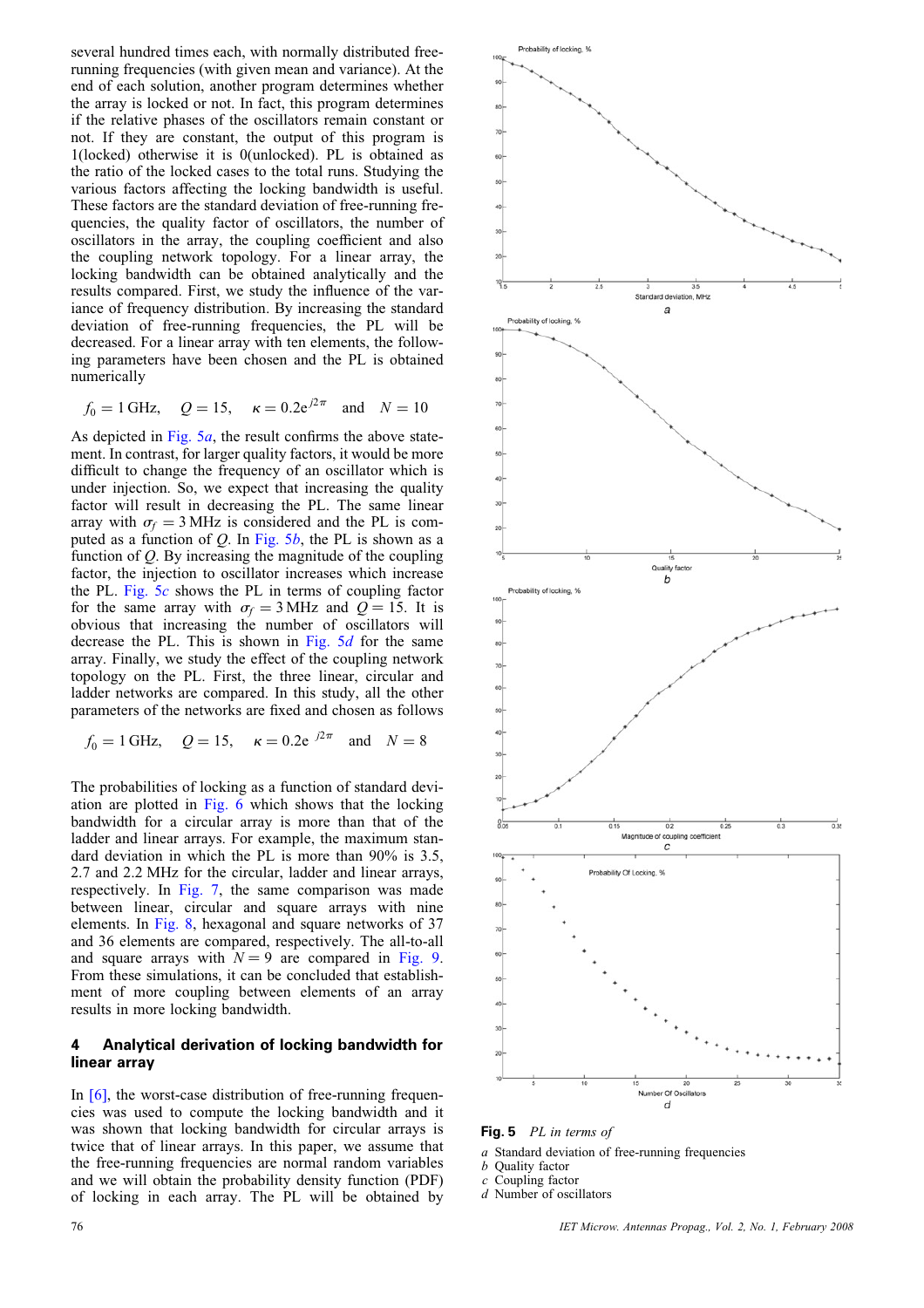

Fig. 6 PL for linear, circular and ladder networks of eight elements,  $f_0 = 1$  GHz,  $Q = 15$ ,  $\kappa = 0.2e^{j2\pi}$ 

integrating this PDF. Consider a linear weakly coupled oscillator array, in which coupling factors are similar  $(\varepsilon_{ij} = \varepsilon)$ , and  $\varepsilon \omega_i/2Q$  is approximately equal for all elements because  $\omega_n$  have very little difference; so, we define

$$
\alpha = \frac{\varepsilon \,\omega_0}{2Q} \tag{6}
$$

In linear arrays, we have

$$
\frac{d\theta_n}{dt} = \omega_n - \alpha \sum_{\substack{m = n - 1 \\ m \neq n}}^{n+1} \sin(\Phi_{nm} + \theta_n - \theta_m),
$$

$$
n = 1, 2, \dots, N \tag{7}
$$

Subtracting two consecutive equations of (7) and by assuming  $\Phi = 2 k \pi$ , one obtains [7]

$$
\frac{d\Delta\theta_n}{dt} = \Omega_n + \alpha \left( \sin \left( \Delta\theta_{n-1} \right) - 2\sin \left( \Delta\theta_n \right) + \sin \left( \Delta\theta_{n+1} \right) \right),
$$
  
\n
$$
n = 2, \dots, N - 1 \tag{8}
$$

in which

$$
\Delta \theta_n = \theta_n - \theta_{n+1} \quad \text{and} \quad \Omega_n = \omega_n - \omega_{n+1}
$$



**Fig. 7** PL for linear, circular and square networks of nine elements,  $f_0 = 1$  GHz,  $Q = 15$ ,  $\kappa = 0.2e^{j2\pi}$ 

IET Microw. Antennas Propag., Vol. 2, No. 1, February 2008 77



**Fig. 8** PL for hexagonal and square networks of 37 and 36 elements respectively,  $f_0 = 1$  GHz,  $Q = 15$ ,  $\kappa = 0.2e^{j2\pi}$ 

 $\Phi = 2 k \pi$  was chosen since an array of similar oscillators oscillate in phase and power combining is achievable in the boresight. After the locking, the time variation of phase differences will be zero, so (8) reduces to

$$
\alpha [A]\overline{S} = -\overline{\Omega} \tag{9}
$$

where  $\overline{S} = [\sin \Delta \theta_1 \sin \Delta \theta_2 \dots \sin \Delta \theta_{N-1}]^T$  and  $\overline{\Omega} = \begin{bmatrix} \Omega_1 & \Omega_2 & \dots & \Omega_{N-1} \end{bmatrix}^T$ 

$$
[A] = \begin{bmatrix} -2 & 1 & 0 & \dots & \dots & 0 \\ 1 & -2 & 1 & 0 & \dots & 0 \\ 0 & 0 & \dots & \dots & \dots & 0 \\ 0 & 0 & \dots & \dots & \dots & 0 \\ 0 & \dots & \dots & \dots & 0 & 0 \\ 0 & \dots & \dots & \dots & 1 & -2 & 1 \\ 0 & 0 & \dots & \dots & 0 & 1 & -2 \end{bmatrix}_{(N-1)\times(N-1)}
$$
(10)

and  $\overline{S}$  is obtained from

$$
\overline{\mathbf{S}} = -\frac{1}{\alpha} \left[ A^{-1} \right] \overline{\mathbf{\Omega}} \tag{11}
$$

Locking is possible when there exists a valid solution for  $\overline{S}$ , that is, the absolute value of all the members of  $\overline{S}$  are less



**Fig. 9** PL for all-to-all and square networks with nine elements,  $f_0 = 1$  GHz,  $Q = 15$ ,  $\kappa = 0.2e^{j2\pi}$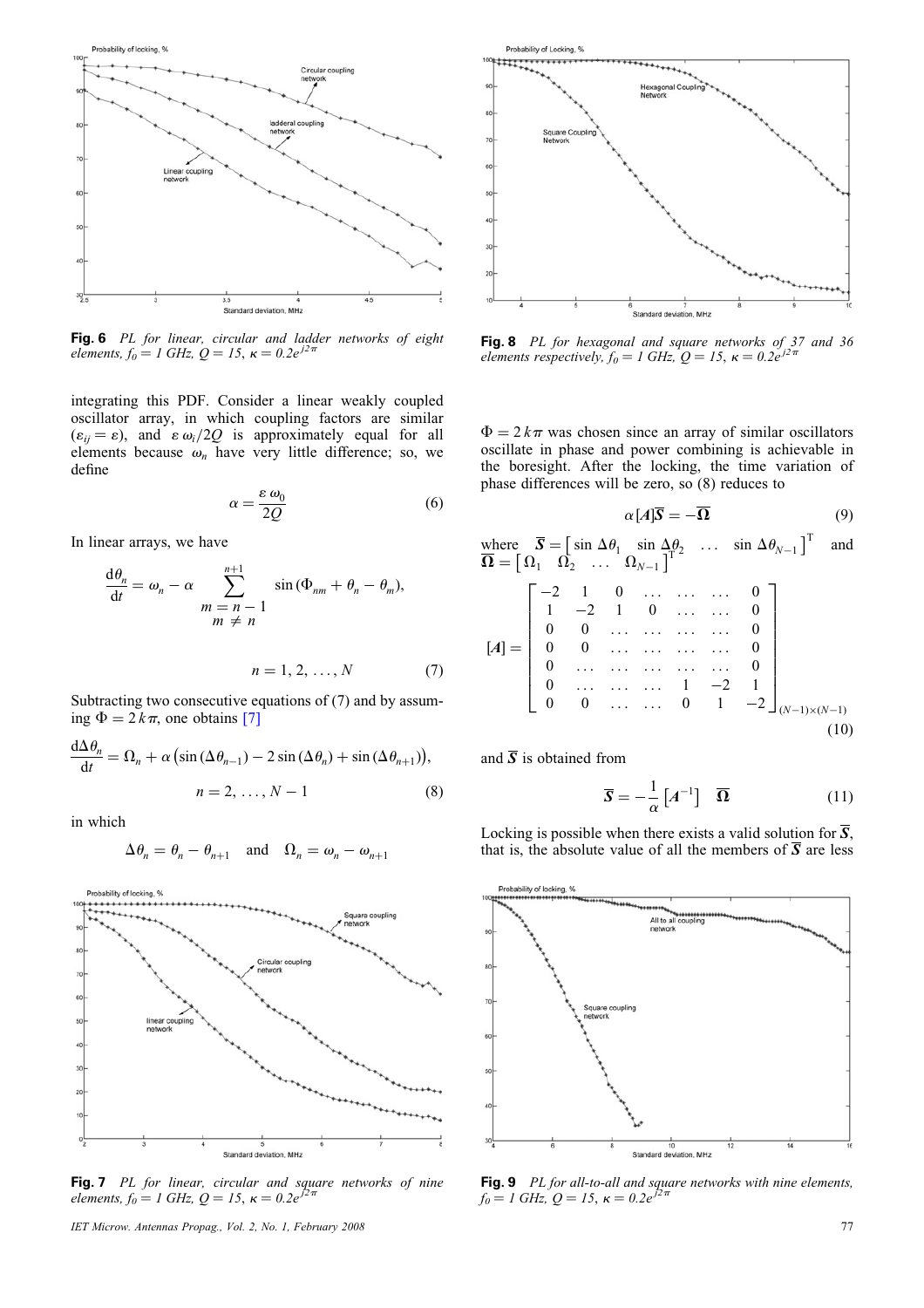than or equal to unity. Elements of  $[A^{-1}]$  are [9]

$$
[A^{-1}]_{nm} = a_{nm} = \frac{m(n-N)}{N}, \quad n \ge m
$$

$$
[A^{-1}]_{mn} = [A^{-1}]_{nm}
$$
(12)

Re-sorting (11) in terms of  $\omega_n$ , one obtains

$$
\overline{\mathbf{S}} = [\mathbf{B}]_{(N-1)\times N} \begin{bmatrix} \omega_1 \\ \omega_2 \\ \cdots \\ \omega_n \end{bmatrix}_{N\times 1} \tag{13}
$$

and  $[B]$  has the following form

$$
[B] = \frac{1}{\alpha}
$$
\n
$$
\begin{bmatrix}\n\frac{N-1}{N} & -\frac{1}{N} & \cdots & \cdots & -\frac{1}{N} \\
\frac{N-2}{N} & \frac{N-2}{N} & -\frac{2}{N} & \cdots & \cdots & -\frac{2}{N} \\
\frac{N-3}{N} & \frac{N-3}{N} & \frac{N-3}{3} & -\frac{3}{N} & \cdots & -\frac{3}{N} \\
\cdots & \cdots & \cdots & \cdots & \cdots & \cdots \\
\frac{1}{N} & -\frac{1}{N} & \frac{1}{N} & \cdots & \cdots & \frac{1}{N} & -\frac{(N-1)}{N}\n\end{bmatrix}
$$
\n(14)

The distribution of variables  $\omega_n$  is assumed to be known and the PDF of  $S_n$  can be obtained from the following equation [10]

$$
f(S_1, S_2, \dots, S_{N-1}) = f(\overline{\mathbf{S}})
$$
  
=  $\frac{1}{\sqrt{(2\pi)^{N-1} \det [V]}} e^{(-1/2)(\overline{\mathbf{S}} - \overline{\mu})^T [V^{-1}](\overline{\mathbf{S}} - \overline{\mu})}$  (15)

in which  $\bar{\mu}$  is the mean of  $S_n$  that is zero. The matrix [V] is the covariance matrix of  $S_n$ .

$$
[V] = \sigma_f^2[B][B]^T \tag{16}
$$

The determinant of  $[V]$  and  $[V^{-1}]$  can be obtained from

$$
\det([V]) = \frac{1}{N} \left(\frac{\sigma_f^2}{\alpha^2}\right)^{N-1} \tag{17}
$$

$$
\begin{bmatrix} V^{-1} \end{bmatrix} = \frac{-\alpha^2}{\sigma_f^2} \begin{bmatrix} -2 & 1 & 0 & \dots & 0 \\ 1 & -2 & 1 & \dots & 0 \\ \dots & \dots & \dots & \dots & \dots \\ \dots & \dots & \dots & \dots & \dots \\ \dots & \dots & \dots & \dots & \dots \\ \dots & \dots & 1 & -2 & 1 \\ \dots & \dots & 0 & +1 & -2 \end{bmatrix}
$$
 (18)

So the PDF of  $S_n$  would be

$$
f(\bar{\mathbf{S}}) = \frac{1}{\sqrt{(2\pi)^{N-1}(1/N)(\sigma^2/\alpha^2)^{N-1}}}
$$
  
× e<sup>-(\alpha^2/\sigma^2)(s\_1^2 + \dots + s\_{N-1}^2 - s\_1s\_2 - \dots - s\_{N-2}s\_{N-1})</sup> (19)

The results are justified by what has been obtained in [11], in which it was shown that for linear arrangement of oscillators, the PL is zero, when N increases infinitely.

The PL will be obtained by integrating (19) in  $(N - 1)$ dimension unity cube so that  $S_n$  with absolute values less than or equal to unity can be obtained.

Regarding the stability of the oscillator array, it should be noted that once all the elements of vector  $S$  have a value of less than unity, the system would lock and the phases tend to a stable value [12].

Now consider a linear array with the following parameters

$$
f_0 = 1 \text{ GHz}, \quad Q = 10, \quad \kappa = 0.15 e^{j2\pi} \text{ and } N = 10
$$

We obtain the PL by integrating the PDF in (19) and compare it with the numerical simulation as earlier. Since the integrand is a 9-variable function, integrating it with common numerical methods is time-consuming and sometimes impossible. So the Gaussian-quadrature  $[13]$  method has been used for this purpose. The results are shown in Fig. 10, was it can be seen that the difference between the two curves is insignificant. The most important source of error is numerical integration.

#### 5 PL in ladder array

Similarly, with the assumption of weak coupling, we consider only the differential equations for phases. For ladder arrays, the numbering of oscillators is important. If the numbering is done well (like Fig. 11), the matrix computations will be easier.

By defining  $s_{ii} = \sin(\theta_i - \theta_i)$  and  $\Omega_i = \omega_i - \omega_{i+1}$ , (11) is obtained for the ladder array in which  $[A]$  has the following form

$$
[A] = \begin{bmatrix} 2 & -1 & 0 & \cdots & \cdots & \cdots \\ -1 & 2 & -1 & \cdots & \cdots & \cdots \\ 0 & -1 & 2 & \cdots & \cdots & \cdots \\ \cdots & \cdots & \cdots & \cdots & \cdots & \cdots \\ \cdots & \cdots & \cdots & \cdots & \cdots & \cdots \\ \cdots & \cdots & \cdots & \cdots & \cdots & \cdots \\ \cdots & \cdots & \cdots & \cdots & \cdots & 0 \\ \cdots & \cdots & \cdots & \cdots & \cdots & 0 \\ \cdots & \cdots & \cdots & \cdots & \cdots & \cdots \\ \cdots & \cdots & \cdots & \cdots & \cdots & \cdots \\ \cdots & \cdots & \cdots & \cdots & \cdots & \cdots \\ \cdots & \cdots & \cdots & \cdots & \cdots & \cdots \\ \cdots & \cdots & \cdots & \cdots & \cdots & \cdots \\ \cdots & \cdots & \cdots & \cdots & \cdots & \cdots \\ \cdots & \cdots & \cdots & \cdots & \cdots & \cdots \\ \cdots & \cdots & \cdots & \cdots & \cdots & \cdots \\ \cdots & \cdots & \cdots & \cdots & \cdots & \cdots \\ \cdots & \cdots & \cdots & \cdots & \cdots & \cdots \\ \cdots & \cdots & \cdots & \cdots & \cdots & \cdots \\ \cdots & \cdots & \cdots & \cdots & \cdots & \cdots \\ \cdots & \cdots & \cdots & \cdots & \cdots & \cdots \\ \cdots & \cdots & \cdots & \cdots & \cdots & \cdots \\ \cdots & \cdots & \cdots & \cdots & \cdots & \cdots \\ \cdots & \cdots & \cdots & \cdots & \cdots & \cdots \\ \cdots & \cdots & \cdots & \cdots & \cdots & \cdots \\ \cdots & \cdots & \cdots & \cdots & \cdots & \cdots \\ \cdots & \cdots & \cdots & \cdots & \cdots & \cdots \\ \cdots & \cdots & \cdots & \cdots & \cdots & \cdots \\ \cdots & \cdots & \cdots & \cdots & \cdots & \cdots \\ \cdots & \cdots & \cdots & \cdots & \cdots & \cdots \\ \cdots & \cdots & \cdots & \cdots & \cdots & \cdots \\ \cdots & \cdots & \cdots & \cdots &
$$

By rearranging (11) in terms of  $\omega_n$ , we obtain an equation similar to  $(15)$  for the ladder array, in which  $[B]$  as in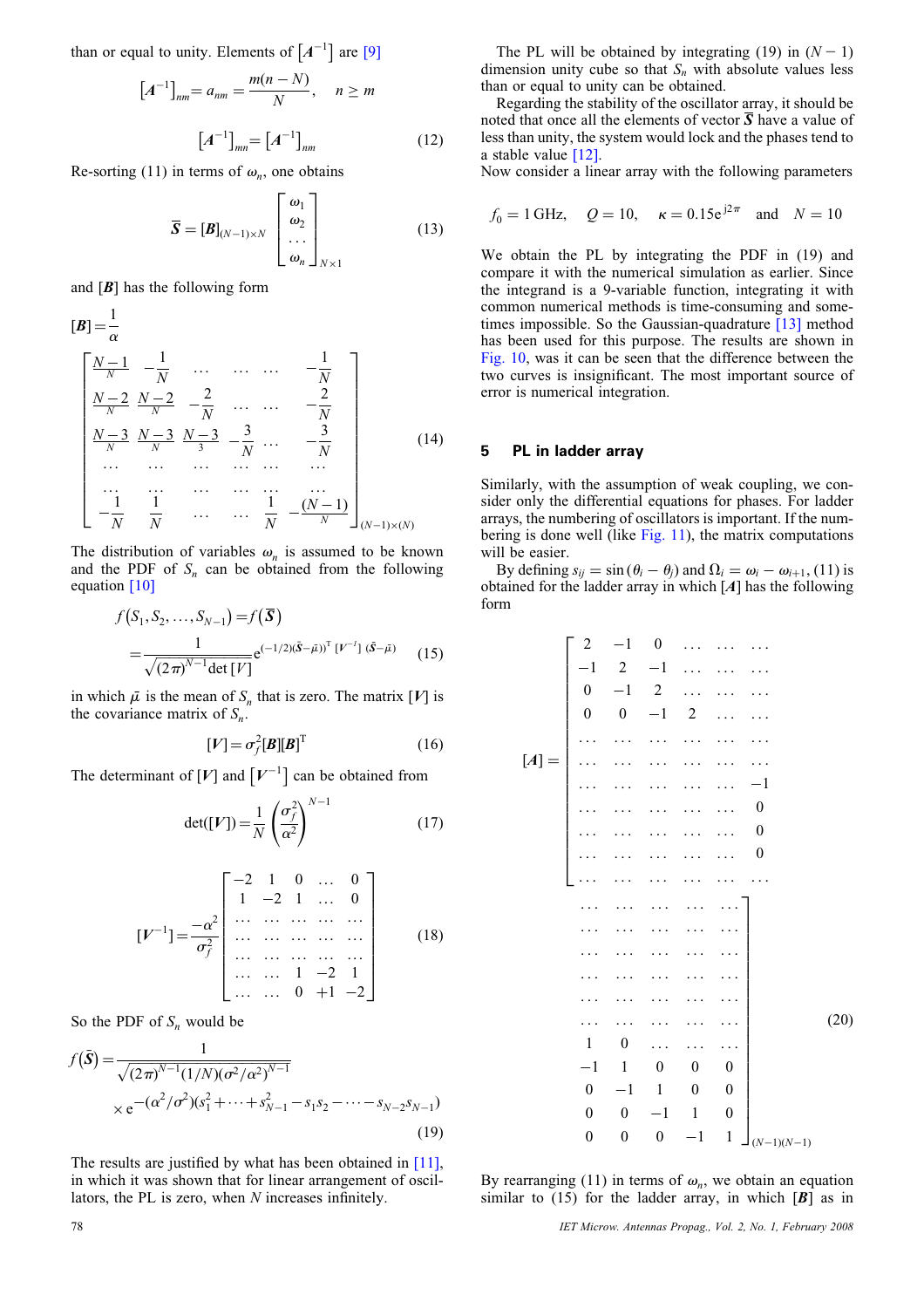

Fig. 10 PL for a linear array obtained by two different methods Analytical and numerical simulation

#### (13) has the following form

$$
[\mathbf{B}] = \frac{-1}{\alpha} \begin{bmatrix} \frac{N-1}{N} & \frac{-1}{N} & \cdots & \cdots & \cdots & \cdots \\ \cdots & \cdots & \cdots & \cdots & \cdots \\ \cdots & \cdots & \cdots & \cdots & \cdots \\ \cdots & \cdots & \cdots & \cdots & \cdots \\ \cdots & \cdots & \cdots & \cdots & 1 & \frac{-(N-1)}{N} \\ \cdots & \cdots & \cdots & \cdots & 1 & 1 \\ 1 & \cdots & \cdots & \cdots & \cdots & 1 \\ \cdots & \cdots & \cdots & \cdots & \cdots & \cdots \\ \cdots & \cdots & \cdots & \cdots & \cdots & \cdots \\ \cdots & \cdots & \cdots & \cdots & \cdots & \cdots \\ \cdots & \cdots & \cdots & \cdots & \cdots & \cdots \\ \cdots & \cdots & \cdots & \cdots & \cdots & \cdots \\ \cdots & \cdots & \cdots & \cdots & \cdots & \cdots \\ \cdots & \cdots & \cdots & \cdots & \cdots & \cdots \\ \cdots & \cdots & \cdots & \cdots & \cdots & \cdots \\ \cdots & \cdots & \cdots & \cdots & \cdots & \cdots \\ \cdots & \cdots & \cdots & \cdots & \cdots & \cdots \\ \cdots & \cdots & \cdots & \cdots & \cdots & \cdots \\ \cdots & \cdots & \cdots & \cdots & \cdots & \cdots \\ \cdots & \cdots & \cdots & \cdots & \cdots & \cdots \\ \cdots & \cdots & \cdots & \cdots & \cdots & \cdots \\ \cdots & \cdots & \cdots & \cdots & \cdots & \cdots \\ \cdots & \cdots & \cdots & \cdots & \cdots & \cdots \\ \cdots & \cdots & \cdots & \cdots & \cdots & \cdots \\ \cdots & \cdots & \cdots & \cdots & \cdots & \cdots \\ \cdots & \cdots & \cdots & \cdots & \cdots & \cdots \\ \cdots & \cdots & \cdots & \cdots & \cdots & \cdots \\ \cdots & \cdots & \cdots & \cdots & \cdots & \cdots \\ \cdots & \cdots & \cdots & \cdots & \cdots & \cdots \\ \cdots & \cdots & \cdots & \cdots & \cdots & \cdots \\ \cdots & \cdots & \cdots & \cdots & \
$$

We can obtain the PDF of  $S_n$  from (15). Now the matrix  $[V^{-1}]$  has the following form



IET Microw. Antennas Propag., Vol. 2, No. 1, February 2008 79



Fig. 11 Ladder array

and the determinant of  $[V]$  is obtained from

$$
\det([V]) = \frac{1}{N} \times \left(\frac{\sigma_f^2}{\alpha^2}\right)^{N-1} \tag{23}
$$

There is a hint which can help us in computing the exponential term of the PDF. The exponential term of the PDF for an N-element ladder array has  $(3N - 5)$  terms.  $(N - 1)$  of them are for branches of the graph, which are squared. Others are for neighbour steps. For these terms, if a step has a neighbour with the preceding step, the sign of that term will be negative, but if a step has a neighbour with the next step, the sign of that term will be positive. The next example illustrates this. Consider a 3-step ladder array with 11 elements. The exponential term has  $(3 \times 11 - 5 = 28)$ terms. Ten of them are for the branches of the graph which are squared:

$$
s_{21}^2 + s_{32}^2 + s_{43}^2 + \dots + s_{11,4}^2
$$

Six terms are for the first step

$$
s_{21}s_{32} + s_{92}s_{32} + s_{62}s_{21} + s_{62}s_{92} + s_{21}s_{92} + s_{32}s_{62}
$$

All signs of these terms are positive, because there is no term between this step and the last.

Six terms are for the second and six for the third step

$$
s_{43}s_{73} + s_{10,3}s_{43} + s_{10,3}s_{73} - s_{73}s_{32} - s_{32}s_{43} - s_{10,3}s_{32}
$$
  

$$
s_{84}s_{11,4} + s_{84}s_{54} + s_{11,4}s_{54} - s_{43}s_{54} - s_{84}s_{43} - s_{11,4}s_{43}
$$

As it can be seen, three terms of each two steps has a negative sign, because they are between that step and the last. Consider a ladder array with the parameters

$$
f_0 = 1 \text{ GHz}, \quad Q = 10, \quad \kappa = 0.15 e^{j2\pi} \quad \text{and} \quad N = 5
$$

The numerical solution of the differential equations and integration of the PDF are compared in Fig. 12. There is a very slight difference between the two methods.

Till now, the PL were obtained for linear and ladder arrays. However, for other configurations, the PDF cannot be obtained analytically. For example, consider a square array with nine elements. The steady-state solution of (8)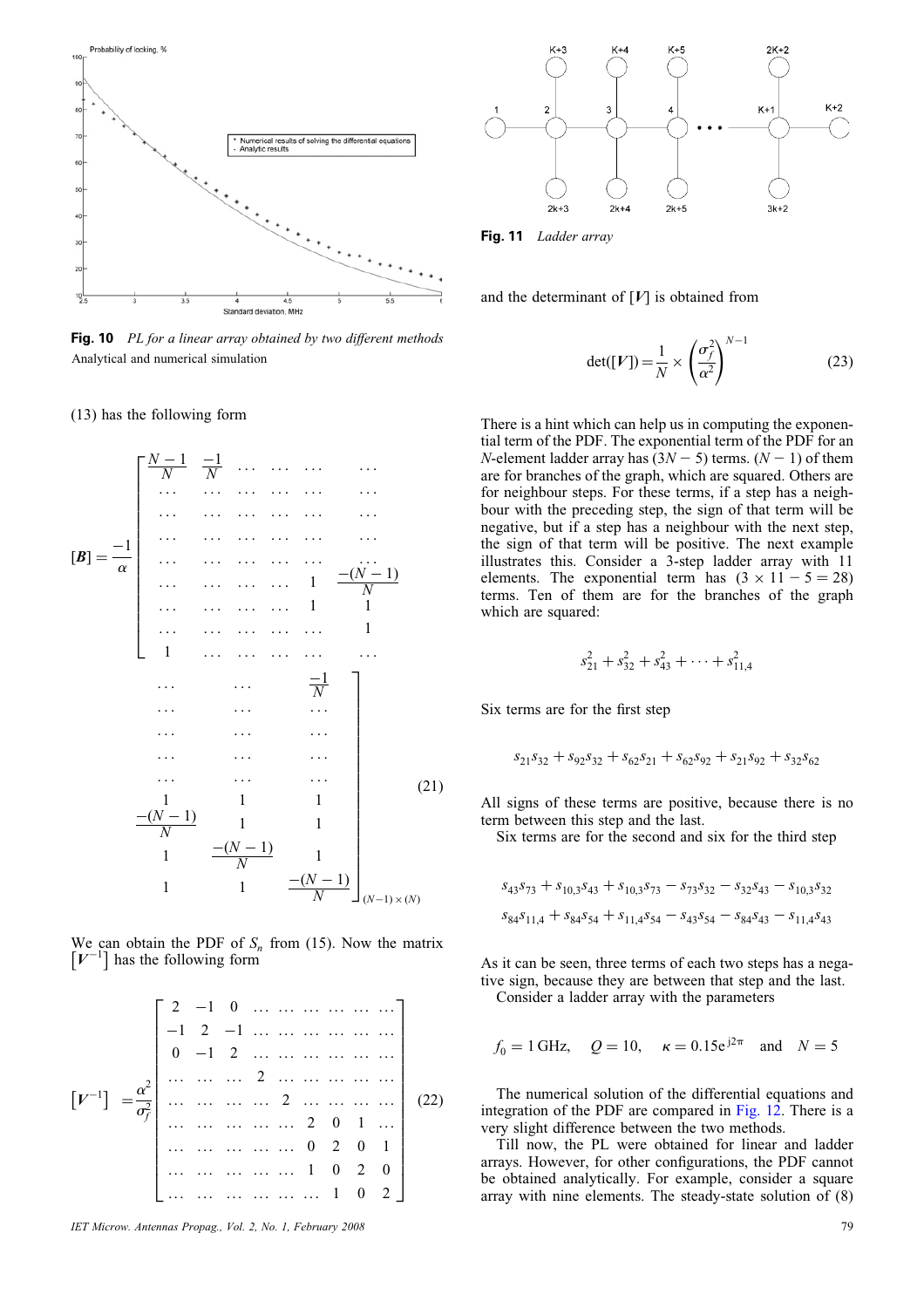

**Fig. 12** PL for ladder array with  $N = 5$ ,  $f_0 = 1$  GHz,  $Q = 10$ ,  $\kappa = 0.15e^{j2\pi}$ , numerical and analytical results

results in

$$
\omega_1 + \alpha(s_{21} + s_{31}) = 0
$$
  
\n
$$
\omega_2 + \alpha(-s_{21} + s_{42} + s_{52}) = 0
$$
  
\n
$$
\omega_3 + \alpha(-s_{31} + s_{53} + s_{63}) = 0
$$
  
\n
$$
\omega_4 + \alpha(-s_{42} + s_{74}) = 0
$$
  
\n
$$
\omega_5 + \alpha(-s_{52} - s_{53} - s_{75} - s_{85}) = 0
$$
 (24)  
\n
$$
\omega_6 + \alpha(-s_{63} + s_{86}) = 0
$$
  
\n
$$
\omega_7 + \alpha(-s_{74} - s_{75} + s_{97}) = 0
$$
  
\n
$$
\omega_8 + \alpha(-s_{85} - s_{86} + s_{98}) = 0
$$
  
\n
$$
\omega_9 + \alpha(-s_{97} - s_{98}) = 0
$$

The matrix form of these equations is

$$
\alpha \begin{bmatrix}\n2 & 1 & -1 & -1 & 0 & 0 & 0 & 0 & 0 \\
-1 & 1 & 1 & 1 & -1 & -1 & 0 & 0 & 0 \\
0 & -1 & 1 & 0 & 1 & 1 & -1 & 0 & 0 \\
0 & 0 & -1 & 1 & 1 & 0 & 1 & -1 & -1 \\
0 & 0 & 0 & -1 & -1 & 1 & 0 & 1 & 1 \\
0 & 0 & 0 & 0 & 0 & -1 & 1 & 1 & 0 \\
0 & 0 & 0 & 0 & 0 & 0 & -1 & -1 & 1\n\end{bmatrix}
$$
\n
$$
\begin{bmatrix}\ns_{21} \\
s_{31} \\
0 & 0 & 0 \\
0 & 0 & 0\n\end{bmatrix}\n\begin{bmatrix}\ns_{21} \\
s_{32} \\
s_{42} \\
s_{53} \\
0 & 0 & 0\n\end{bmatrix}\n\begin{bmatrix}\n\Omega_1 \\
\Omega_2 \\
\Omega_3 \\
\Omega_4 \\
\Omega_5 \\
\Omega_6 \\
1 & -1 & 0 & 0\n\end{bmatrix}
$$
\n
$$
\begin{bmatrix}\n\Omega_1 \\
s_{31} \\
s_{63} \\
0 & 0 & 0 \\
s_{74} \\
1 & 1 & -1\n\end{bmatrix}\n\begin{bmatrix}\n\Omega_2 \\
s_{63} \\
s_{74} \\
s_{85} \\
0 & 0 \\
s_{86} \\
s_{97}\n\end{bmatrix} = -\begin{bmatrix}\n\Omega_1 \\
\Omega_2 \\
\Omega_3 \\
\Omega_4 \\
\Omega_5 \\
\Omega_6 \\
\Omega_7 \\
\Omega_8\n\end{bmatrix}
$$
\n(25)

We have eight equations and 12 unknowns; the other equations are

$$
\theta_{97} + \theta_{75} + \theta_{58} + \theta_{89} = 0
$$
  
\n
$$
\theta_{85} + \theta_{53} + \theta_{36} + \theta_{68} = 0
$$
  
\n
$$
\theta_{74} + \theta_{42} + \theta_{25} + \theta_{57} = 0
$$
  
\n
$$
\theta_{52} + \theta_{21} + \theta_{13} + \theta_{35} = 0
$$
\n(26)

 $\theta_{mn}$  means  $\theta_{mn} = \theta_m - \theta_n$ . These equations are based on the fact that the phase difference in a closed loop is zero. If we rearrange these equations in terms of  $S_n$ , we obtain

$$
\sin^{-1}(s_{97}) + \sin^{-1}(s_{75}) + \sin^{-1}(s_{58}) + \sin^{-1}(s_{89}) = 0
$$
  
\n
$$
\sin^{-1}(s_{85}) + \sin^{-1}(s_{53}) + \sin^{-1}(s_{36}) + \sin^{-1}(s_{68}) = 0
$$
  
\n
$$
\sin^{-1}(s_{74}) + \sin^{-1}(s_{42}) + \sin^{-1}(s_{25}) + \sin^{-1}(s_{57}) = 0
$$
  
\n
$$
\sin^{-1}(s_{52}) + \sin^{-1}(s_{21}) + \sin^{-1}(s_{13}) + \sin^{-1}(s_{35}) = 0
$$
\n(27)

These equations are nonlinear and they cannot be solved analytically, and hence we cannot obtain the PDF of  $S_n$  analytically. It can be concluded that the PDF an be obtained analytically when there is no closed loop in the graph of an array. In fact, we can only obtain the PDF analytically, for arrays the graphs of which include trees (with no closed loop). The linear and ladder arrays have this property.

## 6 Conclusion

The statistical locking bandwidth of an array of mutually coupled oscillators was investigated and it was computed by solving the governing differential equations numerically. The effects of various factors in the PL were studied. These factors were the standard deviation of free-running frequencies, the quality factor of oscillators, the number of oscillators in the array, the coupling coefficient and more significantly the coupling network topology. The analytical locking bandwidth was derived for linear and ladder arrays and the PL was calculated for these configurations by the integration of PDFs and the results were compared with the numerical simulations. The PL objectively shows the expected locking bandwidth in arrays of mutually coupled oscillators with the normal distribution of free-running frequencies in different topologies. A reasonable estimate was obtained in each case.

#### 7 References

- 1 Mink, J.W.: 'Quasi-optical power combining of solid-state millimeter wave sources', IEEE Trans. Microw. Theory Tech., 1986, 34, (2), pp. 273–279
- Lynch, J.J., and York, R.A.: 'Synchronization of oscillators coupled through narrow-band networks', IEEE Trans. Microw. Theory Tech., 2001, 49, (2), pp. 237 –249
- Lee, K.C., and Chu, T.H.: 'Analysis of injection-locked antenna array including mutual coupling effects', IEEE Trans. Antennas Propag., 2004, 52, (11), pp. 2885-2890
- 4 Kurokawa, K.: 'Injection locking of microwave solid-state oscillators<sup>'</sup>, IEEE Proc., 1973, 61, (10), pp. 1386-1410
- 5 Banai, A., and Farzaneh, F.: 'Locked and unlocked behaviour of mutually coupled microwave oscillators', IEE Proc., Microw. Antennas Propag., 2000, 147, (1), pp. 13–18
- Banai, A., Farzaneh, F., and Ayazian, S.: 'Investigation of the locking bandwidth in linear and circular arrays of mutually coupled oscillators, intended for microwave power combining', IEE Proc., Microw. Antennas Propag., 2005, 152, (6), pp. 441-448

80 IET Microw. Antennas Propag., Vol. 2, No. 1, February 2008